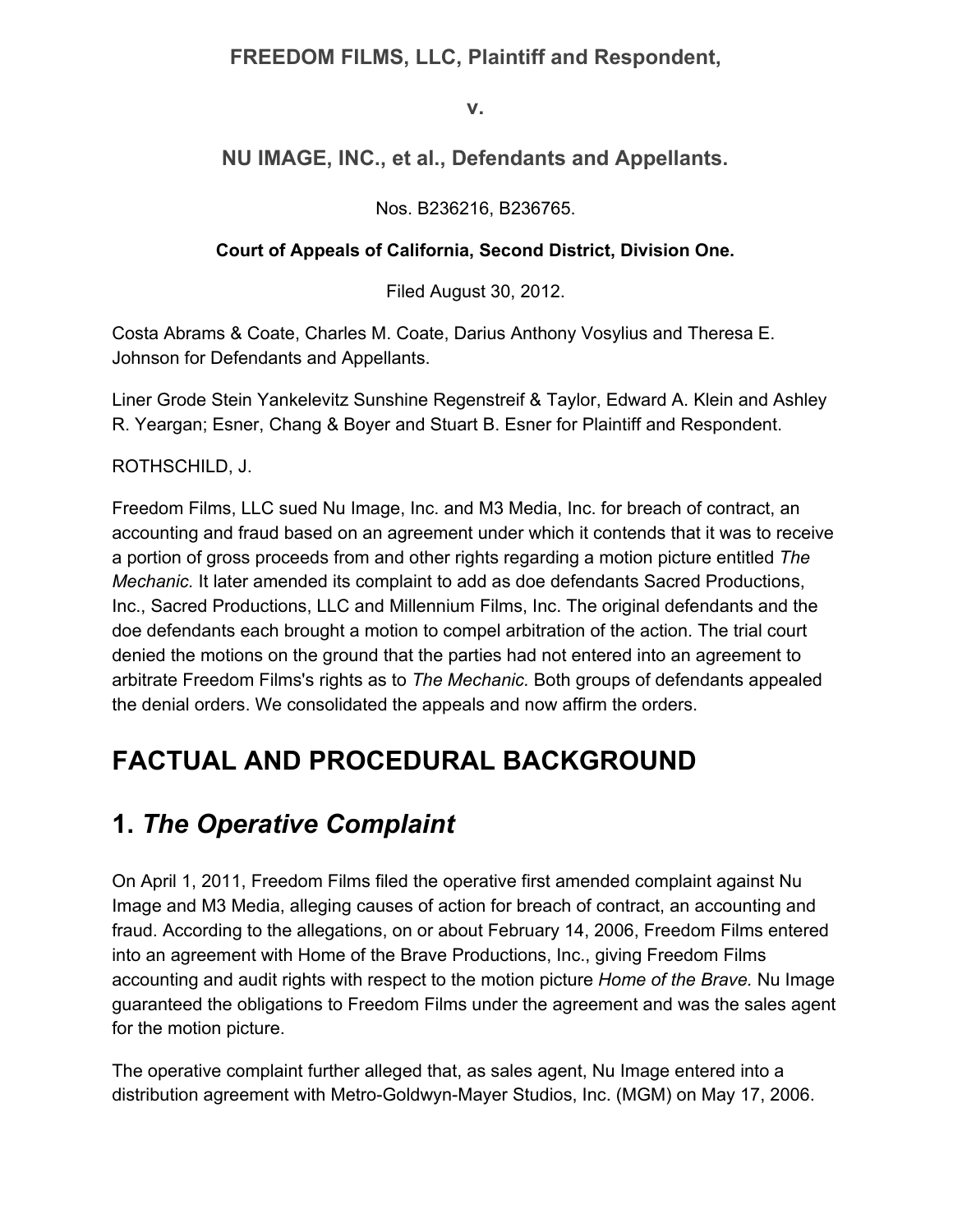The distribution agreement contained a dispute resolution provision, requiring arbitration of a dispute if it could not first be resolved by the parties themselves and then by a mediator.<sup>[1]</sup> Freedom Films claimed that MGM did not fulfill its obligations under the distribution agreement and thus filed and prosecuted an arbitration against MGM, in the name of Nu Image and Home of the Brave Productions, with the goal of securing Nu Image, Home of the Brave Productions and Freedom Films their respective benefits under the distribution agreement. The parties settled in early 2009.

In connection with the settlement, on January 23, 2009, Nu Image, Home of the Brave Productions and Freedom Films entered into a letter agreement, giving Freedom Films accounting and audit rights with respect to several to-be-produced motion pictures, including *The Mechanic.* According to the letter agreement, Freedom Films "will be entitled to the same accounting and audit rights in connection with the Settlement Pictures hereunder [including *The Mechanic*], as those accorded Nu Image pursuant to the MGM [distribution] [a]greement dated May 17, 2006 between MGM and Nu Image, Inc. for `Home Of The Brave' . . . pursuant to paragraph 10 and the audit schedule attached" to the distribution agreement. In addition, "Nu Image will use its good faith efforts to cause [Freedom Films] to receive duplicate accountings directly from MGM." The letter agreement also provided that "Nu Image will use good faith efforts to cause [actor] Brian Presley to be cast in a lead role in `The Mechanic' not less than [the] 3rd lead." The letter agreement did not contain an arbitration provision.

Also in connection with the settlement, on February 10, 2009, MGM, on the one hand, and Nu Image, Home of the Brave Productions and Freedom Films, on the other hand, entered into a "Confidential Settlement Agreement And General Release [(`Settlement Agreement')]," which incorporated the dispute resolution provision in the distribution agreement.<sup>[2]</sup> A separate "Term Sheet," also entered on February 10, 2009, between Nu Image and MGM listed the motion pictures encompassed by the settlement, including *The Mechanic.*

According to the operative complaint, Nu Image and M3 Media, the successor company to Home of the Brave Productions, "have failed and refused to comply with the[] terms and provisions" of the January 23, 2009 letter agreement. Specifically, Freedom Films alleged that Nu Image and M3 Media "have not paid to [Freedom Films] any portion of gross proceeds they derived from *The Mechanic;* . . . have not complied with the [letter] [a]greement's accounting and audit provisions; . . . did not use good faith efforts to cast Mr. Presley in *The Mechanic.* In fact, unbeknownst to [Freedom Films], from the outset [Nu Image and M3 Media] never intended to comply with their obligations under the [letter] [a]greement. [They] never intended to pay to [Freedom Films] any portion of gross proceeds from *The Mechanic* or provide complete and accurate financial records in compliance with the [letter] [a]greement's accounting and audit obligations. Moreover, [they] never intended to use good faith efforts to cast Mr. Presley in a lead role in *The Mechanic*—and engaged in conduct designed to deprive Mr. Presley from this significant acting opportunity from which [Freedom Films] would have derived value." Freedom Films sought compensatory and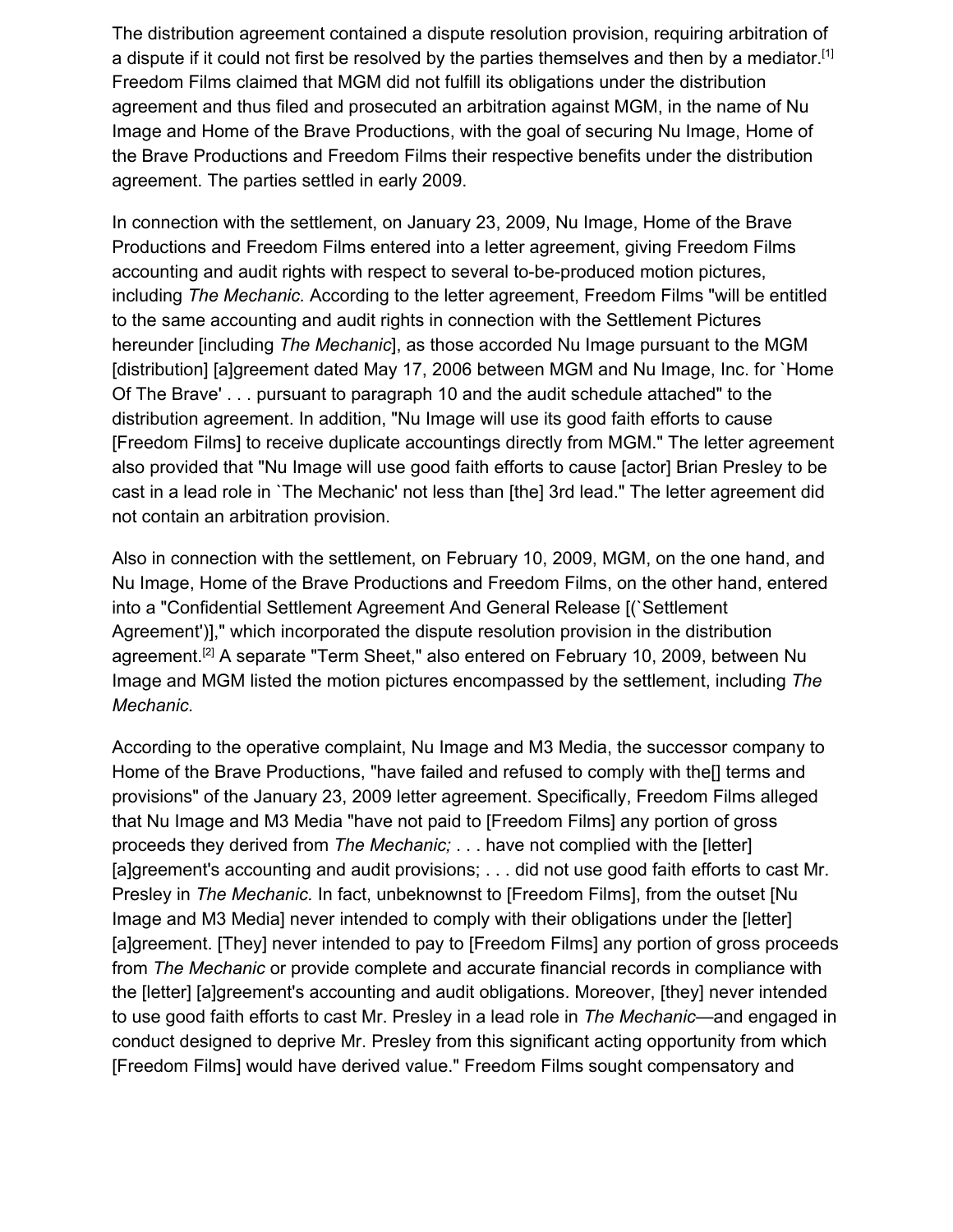punitive damages, as well as an accounting to determine the portion of gross proceeds from *The Mechanic* due to it under the letter agreement.

Freedom Films later amended the operative complaint to add as doe defendants Sacred Productions, Inc., Sacred Productions, LLC and Millennium Films, which Freedom Films believed might be liable in whole or in part for its claims under the letter agreement as alter egos of Nu Image and M3 Media.

# **2.** *The Petitions to Compel Arbitration and the Trial Court's Denial Orders*

Nu Image and M3 Media petitioned to compel arbitration, and Freedom Films opposed the petition. Based on the parties' written submissions and after hearing argument, the trial court denied the petition to compel arbitration. The court stated, "The [letter] agreement, which is dated in January of 2009, which is attached to the complaint, does not expressly incorporate by reference either the distribution agreement or the settlement agreement. In fact, given the dates, the settlement agreement itself was not even in effect—or at least the writing was not finalized at the time the letter agreement which is the subject of this action was executed. That execution preceded the settlement agreement by a couple of weeks. Not only does the letter agreement not expressly incorporate the settlement agreement, nor could it be inferred that it was intended to incorporate provisions such as an arbitration agreement or dispute resolution provision in a settlement agreement that was not yet effected. As to the distribution agreement, the letter agreement provides that Freedom Films has the same audit rights as those enjoyed by Nu Image under the distribution agreement; and if you go to that portion of the distribution agreement, the audit rights provision is not where the arbitration agreement is provided, but it's in a different part of that agreement. Noteworthy to the court, the provisions of the distribution agreement in toto are not expressly incorporated into the letter agreement, nor was Freedom Films a party to the original distribution agreement. So . . . I'm making my ruling based on a preliminary finding that an enforceable arbitration agreement does not exist as between Freedom Films and Nu Image with respect to any disputes arising under the letter agreement. . . . I don't see how all three documents could be a part of the same overall agreement, but that's—at least with respect to the settlement agreement and the letter agreement, that argument is being made. I don't find that persuasive. The February 2009 settlement agreement is an agreement specifically between MGM on the one hand and Freedom Films and Nu Image on the other. The letter agreement appears to be a different standalone agreement as between Freedom Films and Nu Image. . . . It doesn't expressly or impliedly incorporate the arbitration provision from the settlement agreement."

Nu Image and M3 Media filed a notice of appeal. (Code Civ. Proc., § 1294, subd. (a) [order denying petition to compel arbitration appealable].) Meanwhile, the alleged alter ego defendants, Sacred Productions, Inc., Sacred Productions, LLC and Millennium Films, filed a petition to compel arbitration on the same grounds as those raised in the prior petition by Nu Image and M3 Media. The trial court denied that petition as well, concluding "that there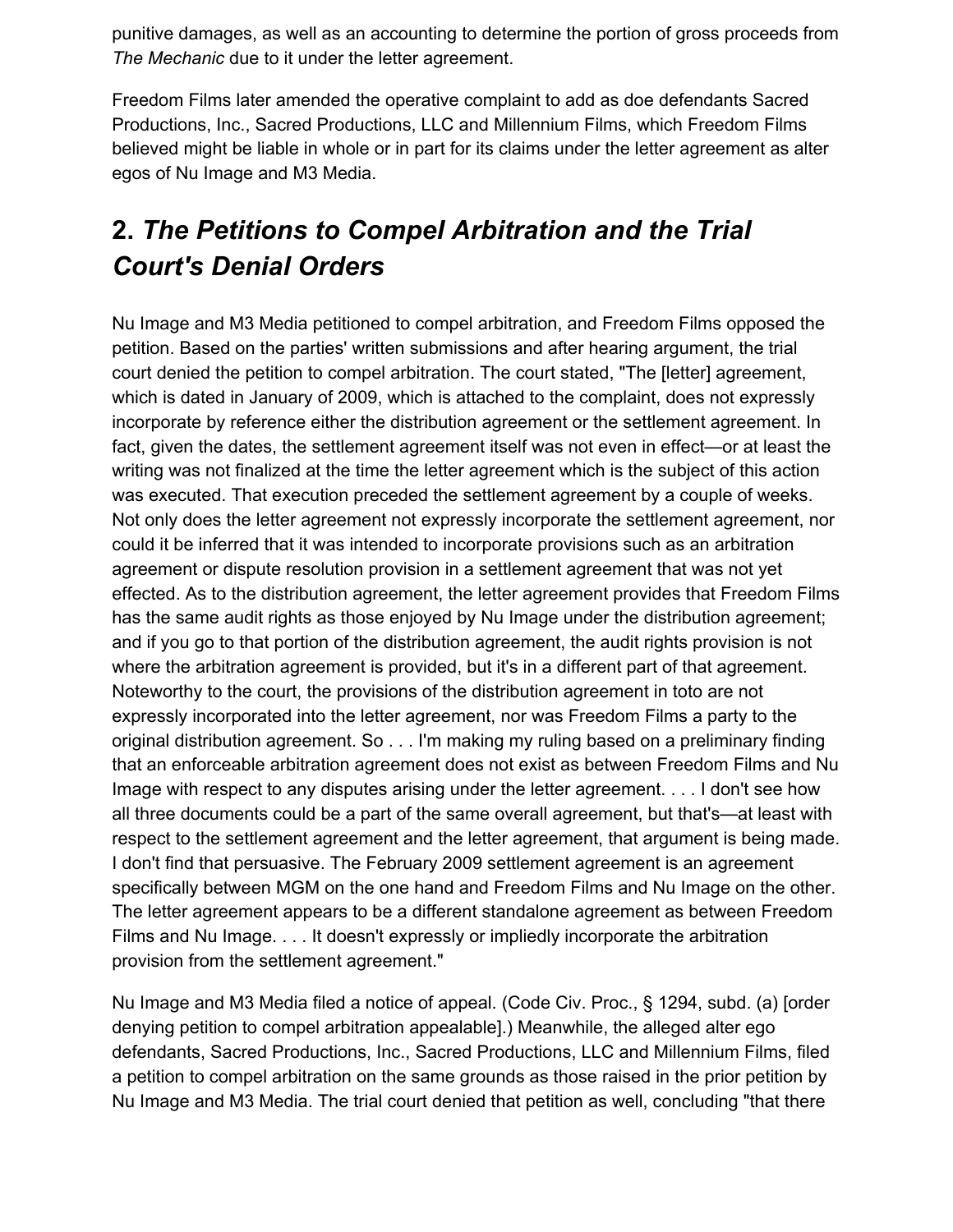is no agreement to arbitrate as between these parties." Sacred Productions, LLC, Sacred Productions, Inc. and Millennium Films then filed a notice of appeal. (*Ibid.*) We consolidated the appeals.

# **DISCUSSION**

"The right to arbitration depends upon contract; a petition to compel arbitration is simply a suit in equity seeking specific performance of that contract. [Citations.]" (*Engineers & Architects Assn. v. Community Development Dept.* (1994) 30 Cal.App.4th 644, 653; see also *Brodke v. Alphatec Spine Inc.* (2008) 160 Cal.App.4th 1569, 1574.) As a result, a party seeking to compel arbitration "must allege the existence of an agreement to arbitrate the controversy[.]" (*Condee v. Longwood Management Corp.* (2001) 88 Cal.App.4th 215, 218, citing Code Civ. Proc., § 1281.2.) "Because the existence of the agreement is a statutory prerequisite [under Code of Civil Procedure section 1281.2] to granting [a] petition [to compel arbitration], the petitioner bears the burden of proving its existence by a preponderance of the evidence." (*Rosenthal v. Great Western Fin. Securities Corp.* (1996) 14 Cal.4th 394, 413.) "There is no public policy favoring arbitration of disputes [that] the parties have not agreed to arbitrate. [Citation.]" (*Engineers & Architects Assn*., at p. 653; see also *Victoria v. Superior Court* (1985) 40 Cal.3d 734, 739 ["`policy favoring arbitration cannot displace the necessity for a voluntary *agreement* to arbitrate'"].) Standard rules of contract interpretation determine whether an agreement to arbitrate exists. (*Badie v. Bank of America* (1998) 67 Cal.App.4th 779, 787.) "We review the order denying the petition to compel arbitration de novo because the [trial] court did not resolve any factual disputes in rendering its decision. [Citation.]" (*Brodke,* at pp. 1573-1574.)

In this case, Freedom Films sues for breach of contract and fraud, and seeks an accounting, all based on allegations that Nu Image and M3 Media did not perform their obligations under the January 23, 2009 letter agreement to (1) pay Freedom Films its share of gross proceeds from *The Mechanic,* (2) comply with the letter agreement's accounting and audit provisions and (3) use good faith efforts to cast Presley in a lead role in the motion picture. The letter agreement did not contain an arbitration provision.

Absent an arbitration provision in the letter agreement, Nu Image and M3 Media, along with the alleged alter ego defendants, contend that this dispute is subject to the dispute resolution provision in the 2006 distribution agreement between Nu Image and MGM. They maintain that, because the letter agreement defined Freedom Films's accounting and audit rights in accordance with the accounting and audit provision and schedule in the distribution agreement, this dispute between Freedom Films and Nu Image, which encompasses Freedom Films accounting and audit rights under the letter agreement, should go to arbitration in accordance with the dispute resolution provision in the distribution agreement. We disagree. The letter agreement referred to the distribution agreement only to the extent that it defined Freedom Films's accounting and audit rights with respect to motion pictures like *The Mechanic.* The letter agreement did not incorporate the distribution agreement as a whole, nor did it make any reference to its dispute resolution provision or its exhibit outlining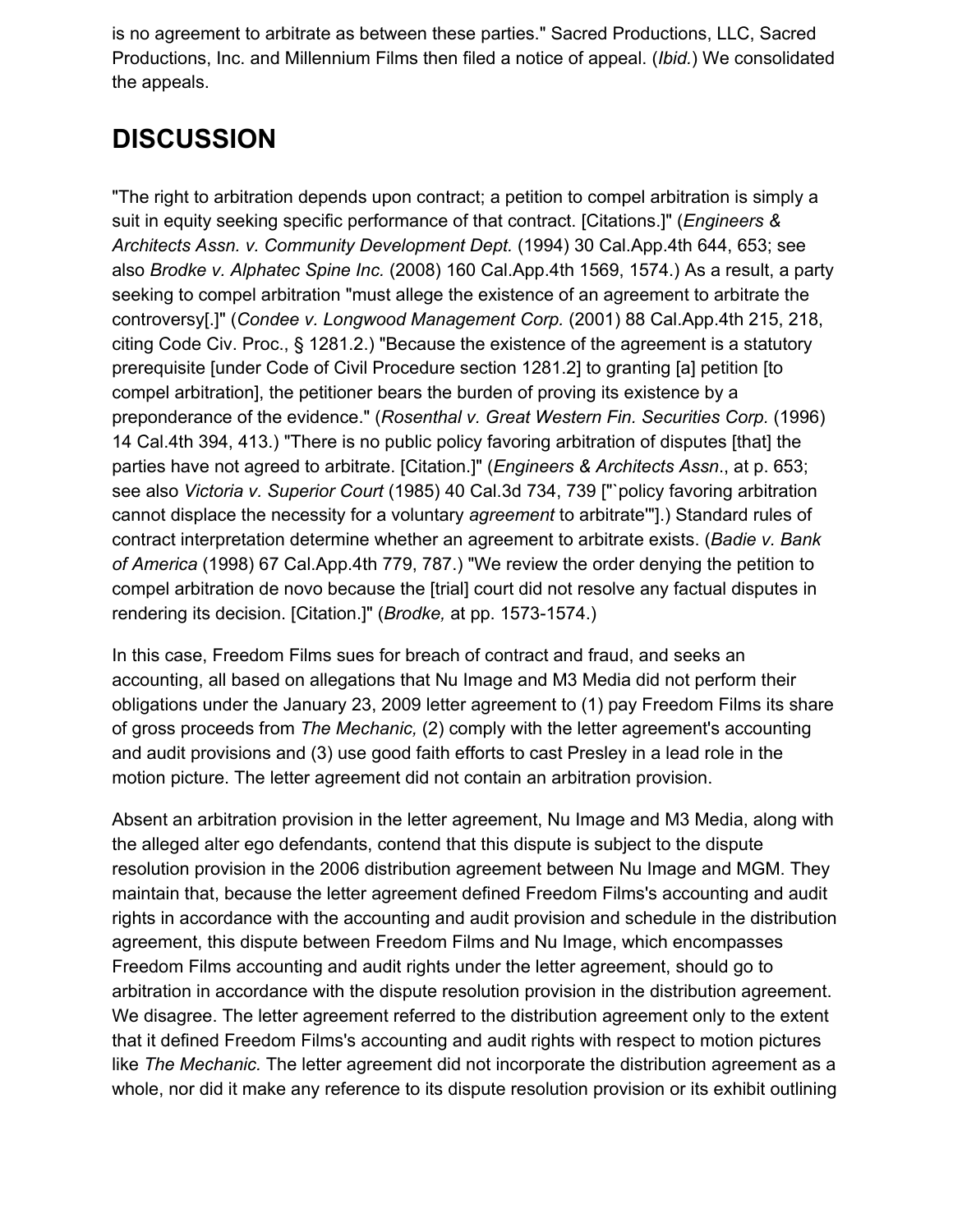the dispute resolution procedures. Under these circumstances, the dispute resolution provision in the distribution agreement does not require Freedom Films to arbitrate disputes or rights arising under the letter agreement. (See *Amtower v. Photon Dynamics, Inc.* (2008) 158 Cal.App.4th 1582, 1608 ["subject document must contain some clear and unequivocal reference to the fact that the terms of the external document are incorporated"]; cf. *Slaught v. Bencomo Roofing Co.* (1994) 25 Cal.App.4th 744, 748-749 [subcontractor bound by arbitration provision in construction contract because subcontracts incorporated by reference "`*all of the terms and conditions* of the Contract Documents'" (emphasis added)]; *Boys Club of San Fernando Valley, Inc. v. Fidelity & Deposit Co.* (1992) 6 Cal.App.4th 1266, 1272 [surety in performance bond bound by arbitration agreement in construction contract or subcontract when external document as a whole is incorporated by reference into the bond].)

Nu Image and M3 Media, and the alleged alter ego defendants, also contend that this dispute is subject to arbitration because the Settlement Agreement entered into by MGM, on the one hand, and Nu Image, Home of the Brave Productions and Freedom Films, on the other hand, incorporated the dispute resolution provision in the distribution agreement. But the letter agreement on which this action is based made no reference to the Settlement Agreement, let alone referred to the dispute resolution provision from the distribution agreement incorporated into the Settlement Agreement. Indeed, the Settlement Agreement was executed *after* the letter agreement between Nu Image and Freedom Films, and disputes regarding the letter agreement, therefore, could not have been dependent on a reference to the distribution agreement in the Settlement Agreement. (*Gilbert Street Developers, LLC v. La Quinta Homes, LLC* (2009) 174 Cal.App.4th 1185, 1194 ["what is being incorporated must *actually exist at the time of the incorporation,* so the parties can know exactly what they are incorporating"].) In addition, although the Settlement Agreement was conditioned upon execution of the "Term Sheet," it was not so conditioned on the letter agreement, which was between Nu Image and Freedom Films. And, because the Settlement Agreement resolved claims in which Nu Image and Freedom Films were on the same side as against MGM, dispute resolution referenced in that agreement would not encompass disputes between Nu Image and Freedom Films with respect to matters, including accounting and audit rights, to which they had agreed separately, as between themselves, in the letter agreement. Although the Settlement Agreement encompassed *The Mechanic* by virtue of the "Term Sheet," the rights involved in the Settlement Agreement were different from those being litigated in this case between Freedom Films and Nu Image. The Settlement Agreement, therefore, does not bind Freedom Films to arbitrate this dispute.[3]

As a result, neither of the theories advanced by Nu Image and M3 Media, and the alleged alter ego defendants, entitles them to arbitration.

## **DISPOSITION**